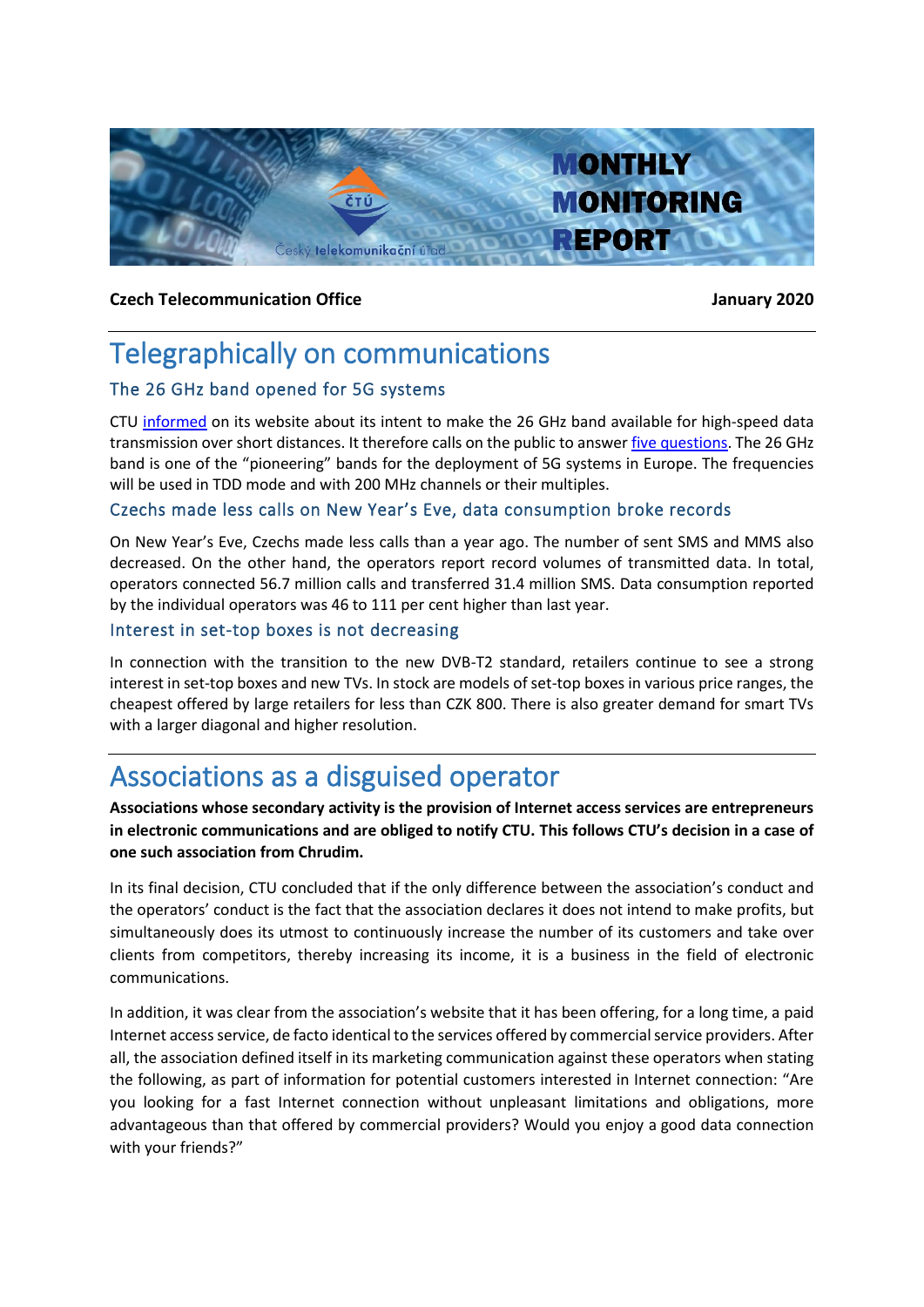In the provisions of Section 217, the Civil Code forbids business or other gainful activity as the main activity of an association. If the purpose of such business or other gainful activity is to support the principal activity or economic employment of the association's assets, the association may engage in secondary economic activity. It is immaterial whether the association's activities are motivated by profit.

If the association's statutes conflict with the law, such an entity may be deleted from the register of associations.

The Czech Telecommunication Office points out that it will continue to pay increased attention to the issue of associations providing publicly available electronic communications services in order to harmonize the business environment in electronic communications. Therefore, it recommends such entities to consider, in the light of the above stated facts, whether they are not subject to the notification obligation, and at least additionally meet this obligation by duly notifying their business to CTU when the business licence is only established on the day of notification to CTU. It should be noted that not only failure to notify business, but also unauthorized business, which the entity commits by pursuing its activity without making the appropriate notification, is an offence.

# From decision-making practice: Czech Post to pay compensation for stolen parcels

**In an objection proceeding, CTU dealt with a rejected complaint concerning a stolen Parcel To Hand where the customer ordered and paid for a tablet in advance, including accessories, software and a case. To his surprise, however, he was only delivered an empty tablet box and a case, an invoice from the supplier and a plastic stuffing of the parcel.**

He therefore contacted the sender, who confirmed that he was the second person affected in this way and recommended to make a complaint with Czech Post. However, the post office rejected the complaint because, according to its conclusion, the parcel did not show any signs of unauthorized tampering.

In the subsequent objection proceedings, Czech Post argued that the consignment weighed 2 kg at the time of posting but only 1.2 kg within the complaint. And since it found on the manufacturer's website that the weight of the tablet itself is 690 grams and that of the packaging is 340 grams, it is impossible, according to Czech Post, that the parcel contained the declared items. However, CTU concluded during the proceedings that the consignment was not weighed at all and that the stated weight of 2 kg appears to be based on a concluded contractual agreement between the consignor and Czech Post within the usual posting of consignments and, therefore, does not correspond to the actual weight of the parcel.

The case was also dealt with by the Police of the Czech Republic. The Police discovered that various anonymous prepaid SIM cards had been inserted into the tablets. After repeated calls, one of these users was caught and identified. The Police subsequently discovered that it was a brother-in-law of the Czech Post driver who picked up both consignments at the e-shop in Ostrava.

During the interrogation, the user claimed that he did not know how his SIM card could get into the tablet. He mentioned that he had lost his phone multiple times, when drunk, but had always found it. He denied that he had anything to do with the theft of the tablets. The Police also found that the parcel was pasted with a transparent tape on the underside, the width of the tape being different from the one on the top. The sender stated that it probably did not paste the tape on the underside. The Police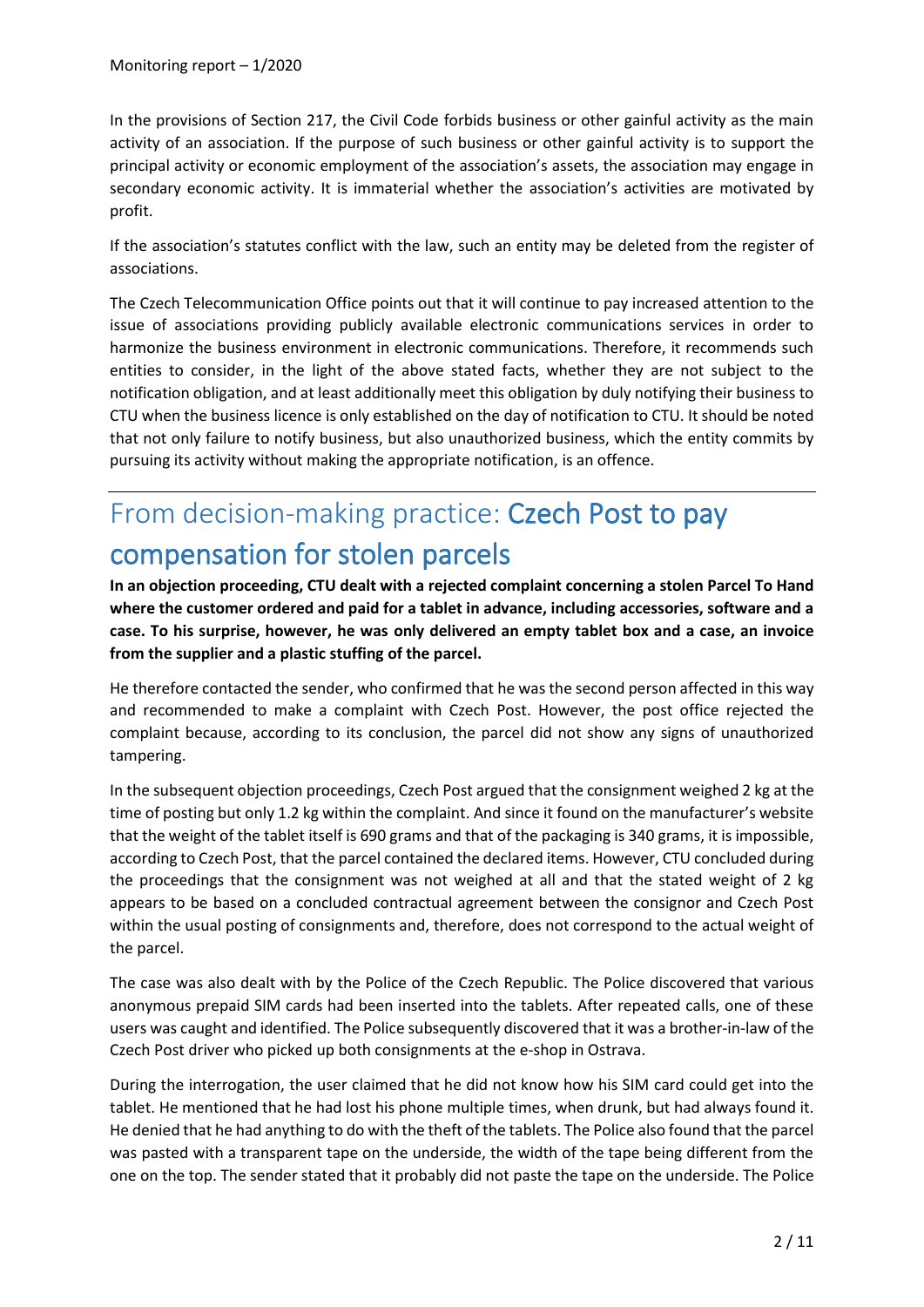subsequently decided not to proceed with the case, stating that it proved that the offence of theft had occurred during the transport of the consignments, but had not been able to identify the offender.

Based on the finding of the Police that there was a connection between one of the missing tablets and the brother-in-law of the Czech Post driver who picked up over both consignments with the tablets from the e-shop, and given the discrepancy in the widths of the tapes on the parcel, CTU concluded that it had been proved that the contents of the consignment were affected, i.e. stolen, during the postal transport and, therefore, the Czech Post is liable for the damage incurred by the addressee. Therefore, CTU allowed the objection and ordered Czech Post to pay compensation amounting to CZK 21,539. The decision is final.

# Czech Post's February price increase

**As of 1 February, Czech Post increased the price of the services by CZK 7 for mail with the trade names Ordinary Letter and Registered Letter. This highest absolute price increase of letter-post items in the history of Czech Post also applies to discounted prices for posting with the Customer Card, within Hybrid Post, when paying by Credit and when using a postage meter.**

On the same day, Czech Post introduced a new, two-speed system for delivering letter-post items. Senders can choose whether the mail should be delivered in the fastest possible way (as a priority), usually on the next working day after posting at an increased price or use a slower economic delivery mode at the current price. In this economic mode, mail will usually be delivered by the second working day after the day of posting, for example, mail posted on Monday will usually be delivered by Wednesday.

As of this date, the prices of the additional services Certificate of Delivery, Delivery to the Addressee Only and Delivery to the Addressee in Person Only for letter-post items in domestic communications and Certificate of Delivery, Delivery to the Addressee Only in international communications increased by CZK 3.

Regarding mail sent abroad, mail to Europe is divided into mail to and outside the European Union. Simultaneously, the prices of International Ordinary Mail, International Registered Mail and International Insured Letter in the weight categories over 100 g to European countries outside the European Union and for overseas mail increased by CZK 11. The current prices will apply to mail up to 100 g and to mail to EU countries.

Market analyses: Market No. 1 – Wholesale call termination on individual public telephone networks provided at a fixed location and Market No. 2 – Wholesale voice call termination on individual mobile networks

After settling the comments received in public consultations on draft relevant markets analyses for market No. 1 and market No. 2, CTU published the comment's settlement on its website. Afterwards, it finalised both analyses and at the beginning of January 2020 contacted the Office for Protection of Competition to express its opinion to both relevant market analyses.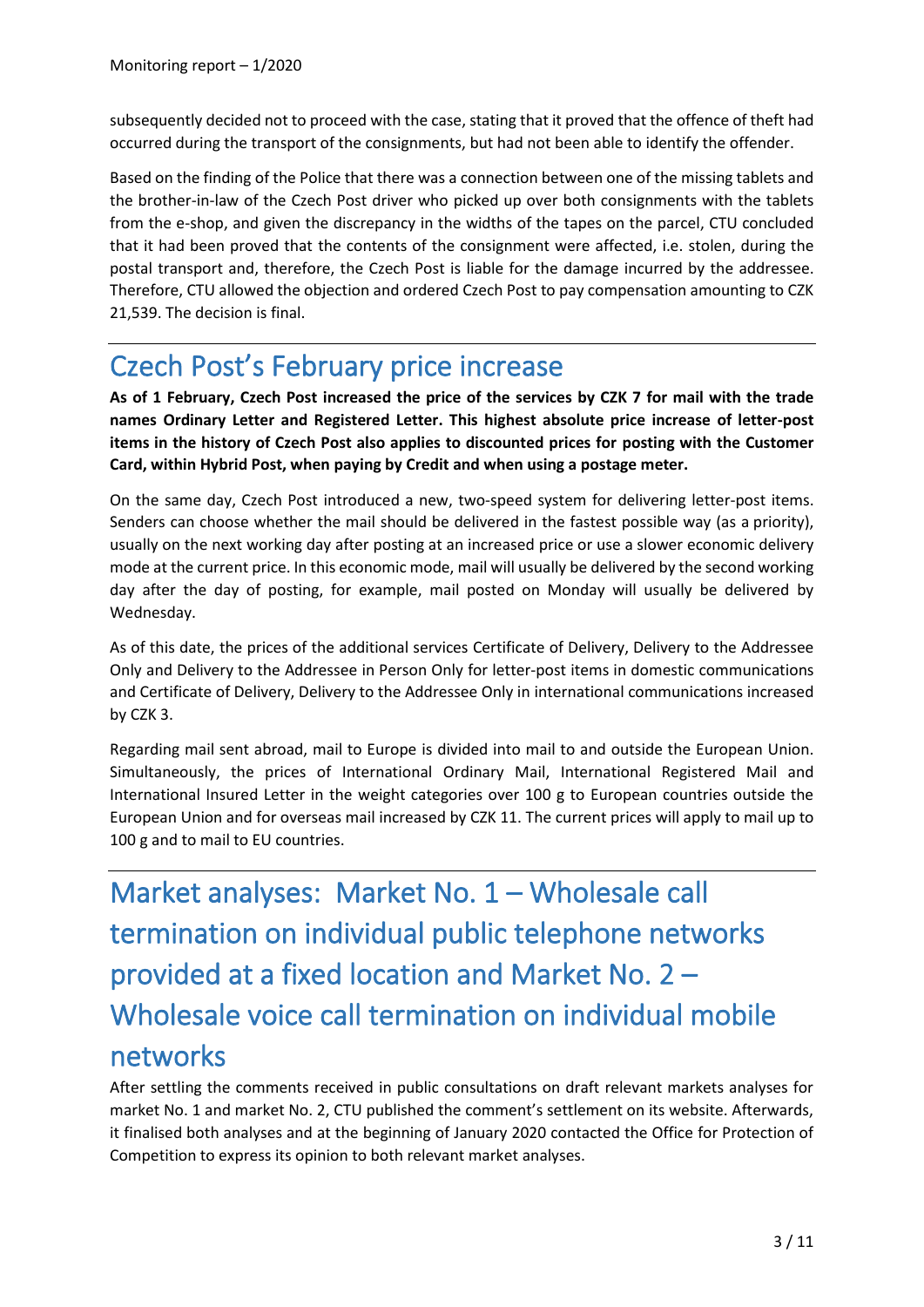# Checked by CTU in December...

… adherence to terms and conditions of General Authorization No. VO-R/12/09.2010-12 for the use of radio frequencies and for the operation of equipment for broadband data transmission in the 2.4 GHz to 66 GHz bands.

Out of 13 inspections performed, CTU discovered 12 defects. This mainly involved the use of indoor frequencies outside the building. CTU requested remedy of the deficiencies and subsequently initiated administrative proceedings.

#### … use of radio frequencies without authorization.

CTU carried out ten inspections focused on the use of frequencies without authorization. In six cases, CTU discovered operation on frequencies without or after expiration of the individual authorization. Administrative proceedings have been initiated.

… adherence to terms and conditions of an individual authorization to use frequencies.

CTU carried out one inspection focused on the adherence to terms and conditions of an individual authorization to use frequencies, in which it found failure to comply with the parameters of the individual authorization. Administrative proceedings have been initiated.

## … sources of interference with the operation of electronic communications equipment and networks, the provision of electronic communications services or the operation of radiocommunications services.

In December, CTU completed 103 investigations, namely 57 cases of interference with television reception (21 cases involved interference with DVB-T2 reception), 24 cases of interference with GSM, UMTS and LTE public mobile communications networks, seven cases of interference with broadcasting and satellite signal reception, four cases of interference with mobile and fixed service equipment, two cases of interference with amateur service equipment, eight cases of interference with short-range devices and model control, and one case of interference with a medical device. In 12 cases of interference with public mobile communications networks, the source of interference was an active element of television reception. A mobile phone was identified as a source of interference with digital terrestrial television (DVB-T) reception in one case, and in one case there was an electromagnetic compatibility problem. In 10 cases, the investigation of 13 complaints about poor DVB-T2 reception identified a defect in the viewers' equipment and, in two cases, the reception was in the area not covered by the TV signal.

#### … pilot operation of LTE base stations in the 800 MHz band.

As of 31 December 2019, 204 base stations were in pilot operation, and 16,762 stations were in permanent operation. In December, BTS LTE in the 800 MHz band was not a source of interference with digital terrestrial television reception (DVB-T and DVB-T2) in any case.

#### … cooperation between CTU and the Czech Trade Inspection Authority.

In December, two joint inspections were carried out, focusing on the use of radio frequencies to operate short-range devices pursuant to VO-R/10/01.2019-1. The BZ 11 wireless doorbell and the RF KEY/B key fob were inspected at an electronics retailer in Znojmo, with a fault-free result. The BAOFENG BF-Q8 and BAOFENG BF-666S walkie-talkies and the TIPPING STUNT CAR ITEM No. 9802 remote control toy were inspected at a general store in Chvalovice-Hatě. The defects detected in the inspected products will be further addressed by the Czech Trade Inspection Authority within its competence.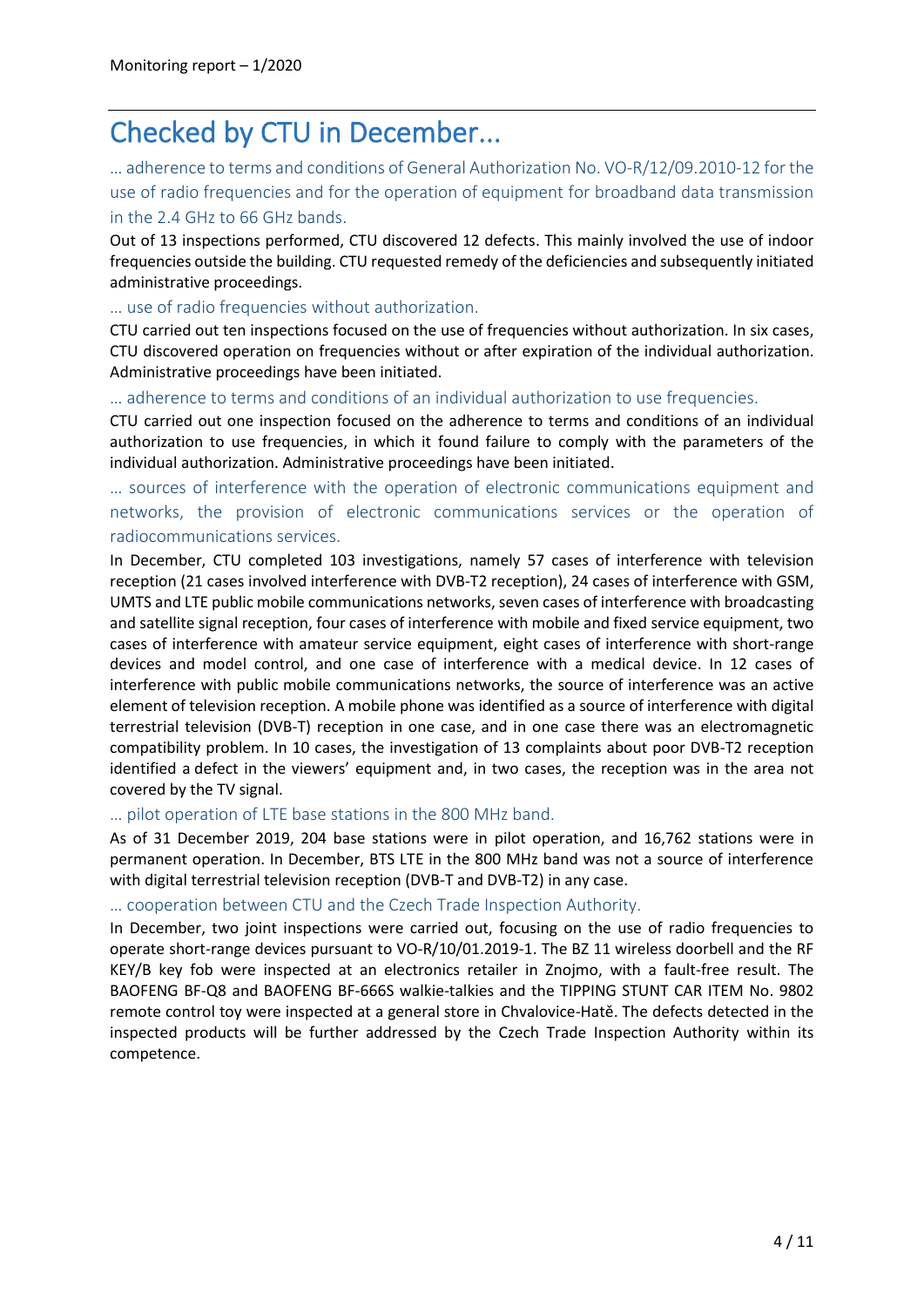# Universal service

## Special prices

On 20 December 2019, the Telecommunications Bulletin, Volume 11/2019, announced a procurement procedure on a provider of special prices under the universal service, with an obligation to enable persons with special social needs in accordance with Sections 44 and 45 to select prices or price plans other than price plans provided under normal commercial terms and conditions to ensure that these persons can access and use the partial services and the publicly available telephone service pursuant to Section 38 (3) of the Electronic Communications Act.

# Reporting a failure is not a complaint

**CTU carried out an inspection of the three largest domestic operators, focusing on the issue of setting up a system for handling subscriber complaints and the availability and transparency of information relating to the complaint procedure.**

The results of the inspection indicate that the examined service providers have set procedures for making complaints in accordance with applicable law. Compared to the results of previous similarly focused inspections, it can be stated that the range of information channels for making complaints has substantially expanded and that no delays in handling complaints have been found in the examined cases. The providers also seem to try to resolve customer dissatisfaction during the first contact, which usually takes place by telephone or online chat. Despite these inspection results, CTU recommends that consumers concluding a service provision contract become thoroughly acquainted with the complaint procedure, which must be described in the contractual documents.

The inspection also revealed that reporting a failure, technical defects or outage in the provision of electronic communications services is not formally recorded by the providers as a complaint about these services. The providers receive reports on possible failures and remove such failures, but do not consider the reports themselves as complaints. This fact, also with regard to the running of the statutory time periods laid down for complaint settlement, may ultimately mean the expiry of entitlement to a reasonable price reduction of the services provided, which – subject to fulfilment of other specified conditions – is granted to affected customers by the Electronic Communications Act.

CTU therefore recommends that in the event of any defect or outage in the provision of electronic communications services, customers not only report these problems in accordance with the specified procedure, but also, if they wish to make the aforementioned claim for compensation for such incurred problems, simultaneously demonstrably complain about the defective service, where an integral part of such a complaint should be the requirement to reduce the price of the service.

# Electronic data collection: Newly published forms in the ESD system

At the beginning of January, CTU published the forms of the following categoriesin the [electronic data](https://monitoringtrhu.ctu.cz/)  [collection](https://monitoringtrhu.ctu.cz/) (ESD) system for entrepreneurs in electronic communications: ART (ART192 – Services Provided in Electronic Communications), OOP (K9-5 – Information on Results of Universal Service Provision for 2019, K914 – Summary of Measured Values of Quality Parameters for 2019) and ZEK (PL19 – Traffic and Location Data), as well as forms of the POST category (CP19 – Data Collection from the Postal Licence Holder, and OP19 – Data Collection from Postal Services Providers) for the postal licence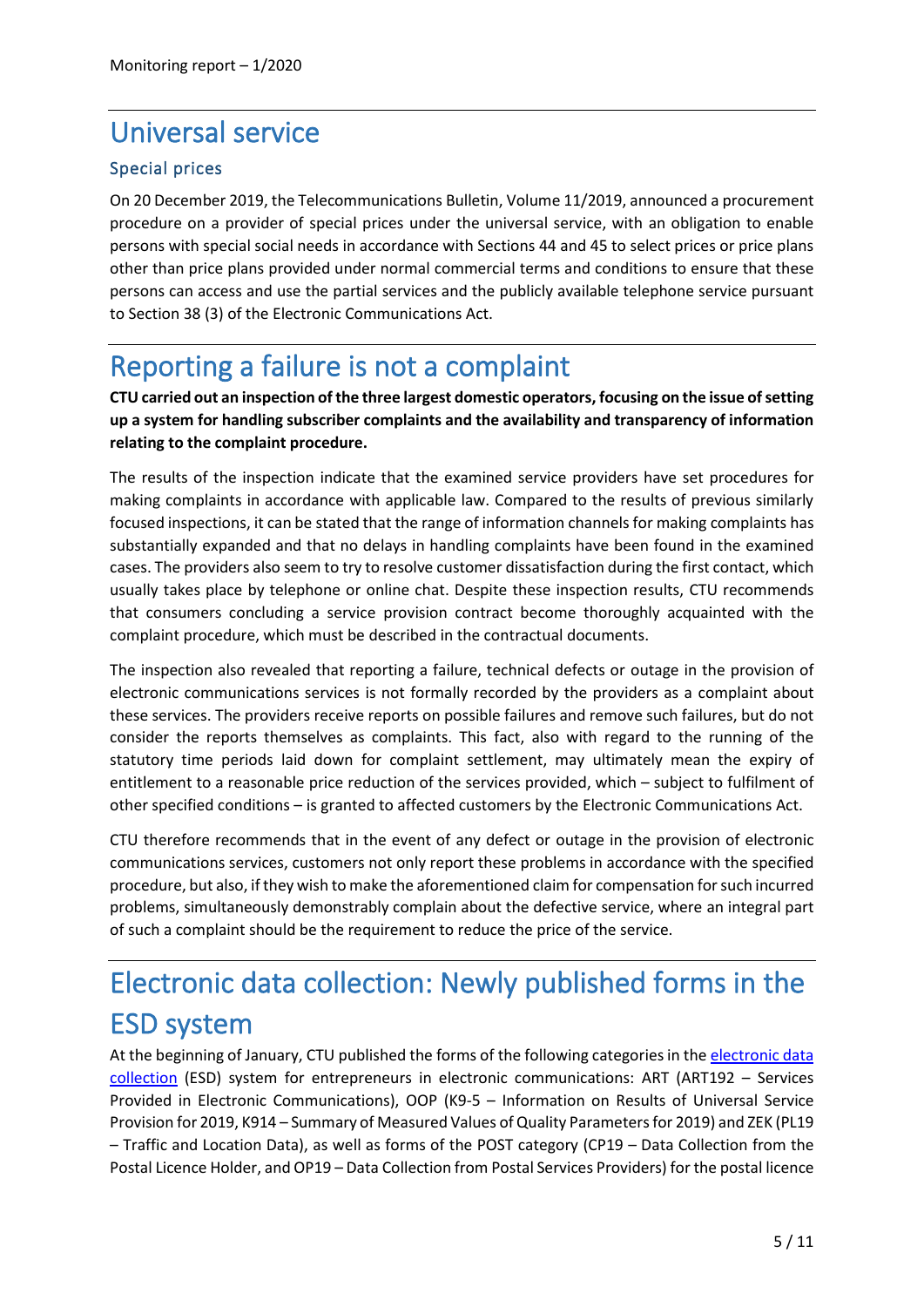holder and postal services providers. **The PL19 form is due to be submitted no later than 31 January 2020, the ART192 form no later than 15 March 2020, and the K9-5, K914, CP19 and OP19 forms no later than 31 March 2020.**

The CTU website contains form templates, assigned to entrepreneurs through the ESD system, as well as a[n overview of all forms](https://www.ctu.cz/sites/default/files/obsah/program_zjistovani_ctu_v_roce_2020.pdf) that will be published by CTU in 2020.

The most significant change in data collection for 2019 concerns the ART192 form. The annex for geographic data collection has been extended to include indicators of the provision of an Internet access service with a specified quality parameter, i.e. a commercially available speed from 30 Mbitps (inclusive) to 100 Mbitps and over 100 Mbitps (inclusive). In addition, the speed intervals for the currently available (installed) connections have been modified, where the speed interval over 100 Mbitps (inclusive) has been divided into speed intervals up to 1 Gbitps and over 1 Gbitps (inclusive). Data on available (installed) connections in the 3-year perspective will no longer be monitored in the ART192 form. Geographic data collection is mainly based on the need to map the existence of the next generation access (NGA) network infrastructure and builds on data for relevant market analyses.

# The year 2020 at CTU

**The auction of frequencies in the 700 MHz and 3.6 GHz bands to create conditions for deepening competition in the mobile market is one of the main priorities of CTU's activities for this year. This year, CTU will also actively participate in finalising the process of releasing the 700 MHz band from terrestrial digital television broadcasting and the related transition to the DVB-T2 standard. This is indicated in CTU's Plan of Activities for 2020, approved by CTU Council.**

CTU will also follow up on a new round of relevant market analyses commenced last year. The crucial task is to complete the process of establishing and analysing a new relevant wholesale market for access to mobile services. Simultaneously, it will commence new analyses of the remaining relevant markets.

Another important task for this year will be to increase the level of consumers and users of electronic communications and postal services protection. Following the amendment to the Electronic Communications Act effective from 1 April 2020, CTU will ensure the modification of Measure of General Nature No. OOP/10, which regulates the relationship between entrepreneurs in porting numbers. It will also focus on inspecting compliance with the terms for contractual arrangements in porting numbers. Last but not least, it will prepare a tool for user comparison of prices and quality of selected electronic communications services.

Specifically, CTU will focus on the following tasks:

### Monitoring and analysing markets

CTU will continue with the 5th round of relevant market analyses, completing the analyses of markets No. 1 and 2 (wholesale fixed and mobile network termination markets), launching a procedure to identify undertakings with significant market power and to impose remedies. In addition, it will analyse relevant markets No. 3a, 3b and 4 (wholesale local access provided at a fixed location, central access provided at a fixed location for mass-market products and high-quality access provided at a fixed location) and carry out an analysis of newly defined relevant market No. 5 (wholesale access to mobile services).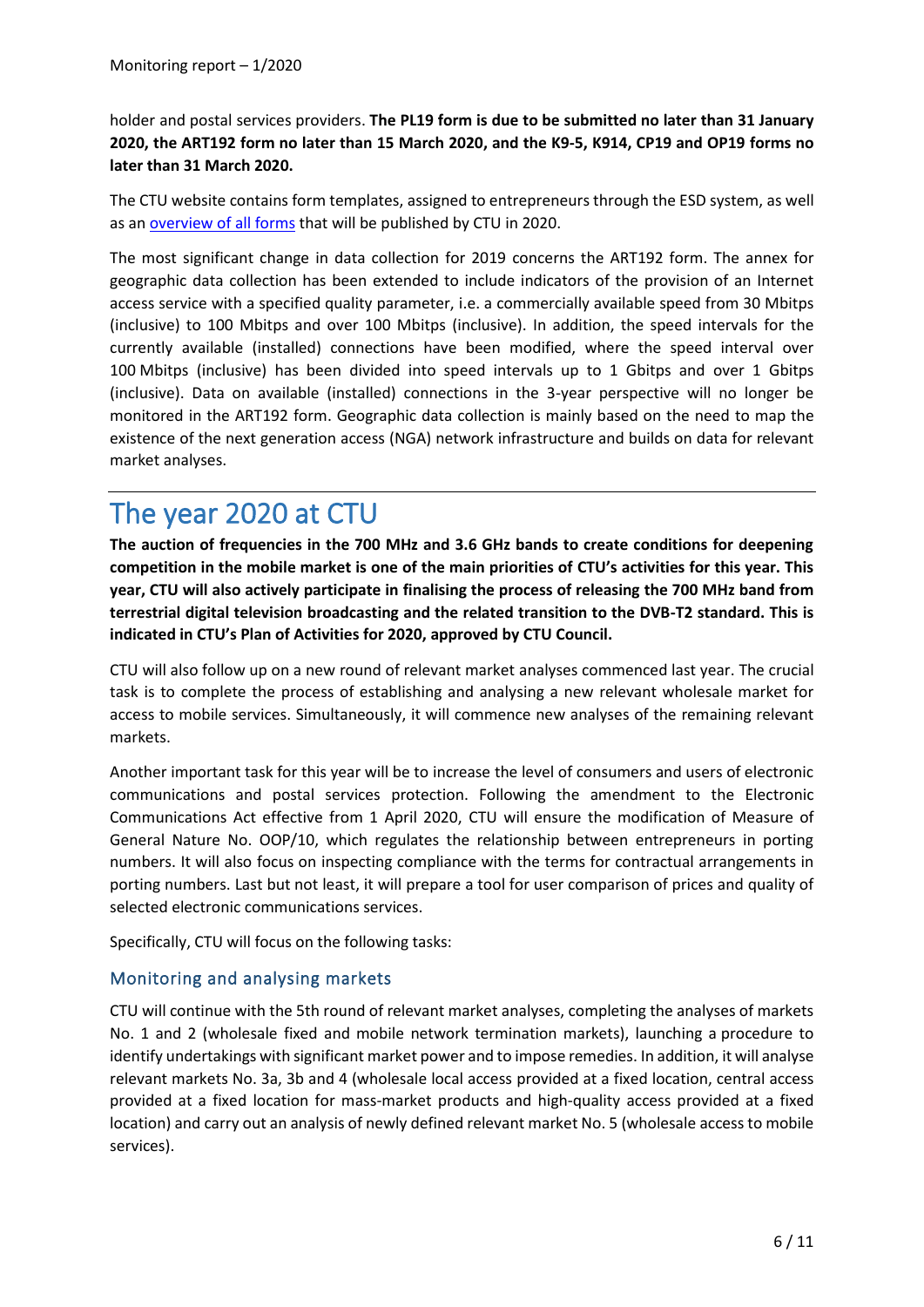In price regulation, in addition to the measures resulting from the relevant markets analyses, CTU will assess the level of wholesale 4G bids and their compliance with the obligations arising from the 4G auction conditions, separately for the second half of 2019 and the first half of 2020. Following the termination of the frequency auction for 5th generation networks, CTU will verify the price level of the mandatory wholesale offer. In accordance with the requirements of the aforementioned amendment to the Electronic Communications Act, CTU will work on creating its own tool for comparing prices and minimum quality of publicly available electronic communications services.

As part of electronic data collection, a generational renewal of the relevant system will take place, based on an already concluded contract. CTU will continue to collect data through accessible forms, including geographical data on coverage of the new generation networks, in two waves: for the whole of 2019 and for the first half of 2020. With regard to modifications resulting from the transposition of the European Electronic Communications Code into national legislation, CTU will prepare a revision of the agenda of notification of business in electronic communications, including modification of the internal methodology and changes to the notification form.

### Support for the development of electronic communications networks and services

For further development of electronic communications networks and services, it is necessary to create conditions for deepening competition in the mobile market and to support the construction of modern next generation access networks, including 5th generation mobile networks. Therefore, the most important task for CTU will be the timely implementation of the procurement procedure in the form of an auction for granting the rights to frequencies in the 700 MHz and 3,400 to 3,600 MHz bands. In cooperation with the Ministry of Industry and Trade (MPO), the preparation of documentation to meet the conditions for the 2021–2027 programming period will continue, namely the National Plan for the Gigabit Society, and cooperation will focus on the preparation and implementation of the 4th call for the NGA grant programme. Another, no less important activity will be the implementation of the harmonization decision for the 26 GHz frequency band, so that the 1 GHz spectrum section in this band can be made available for subsequent use. Other tasks in this area include, for example, the preparation of a draft assignment for the possibility of implementing a broadband atlas in the conditions of the Czech Republic or reflecting changes in the BEREC Guidelines on the implementation by national regulators of European net neutrality rules, both in published documents and in CTU's inspection activity.

### Regulation and control in the field of postal services

CTU will focus on the review of the quality level and method of providing basic services and their general availability pursuant to Section 37(4) of the Postal Services Act. The inspection activity will be focused on evaluating the fulfilment of the conditions of quality, availability and timeliness of delivery by the postal licence holder. The postal licence holder's justified and verified net cost for the provision of basic services will need to be reimbursed. The prerequisite for this will be the completion of the notification of the net cost reimbursement procedure to the European Commission bodies for 2020. In addition, CTU will also focus on monitoring compliance with the obligations of Regulation (EU) 2018/644 of the European Parliament and of the Council on cross-border parcel delivery services. In this context, CTU will provide support to MPO in discussing the adaptation amendment to the Postal Services Act.

### Radio spectrum management

The priority in the field of television and radio broadcasting will be to ensure the smooth running of the migration process to the DVB-T2 standard in accordance with the Government Order on the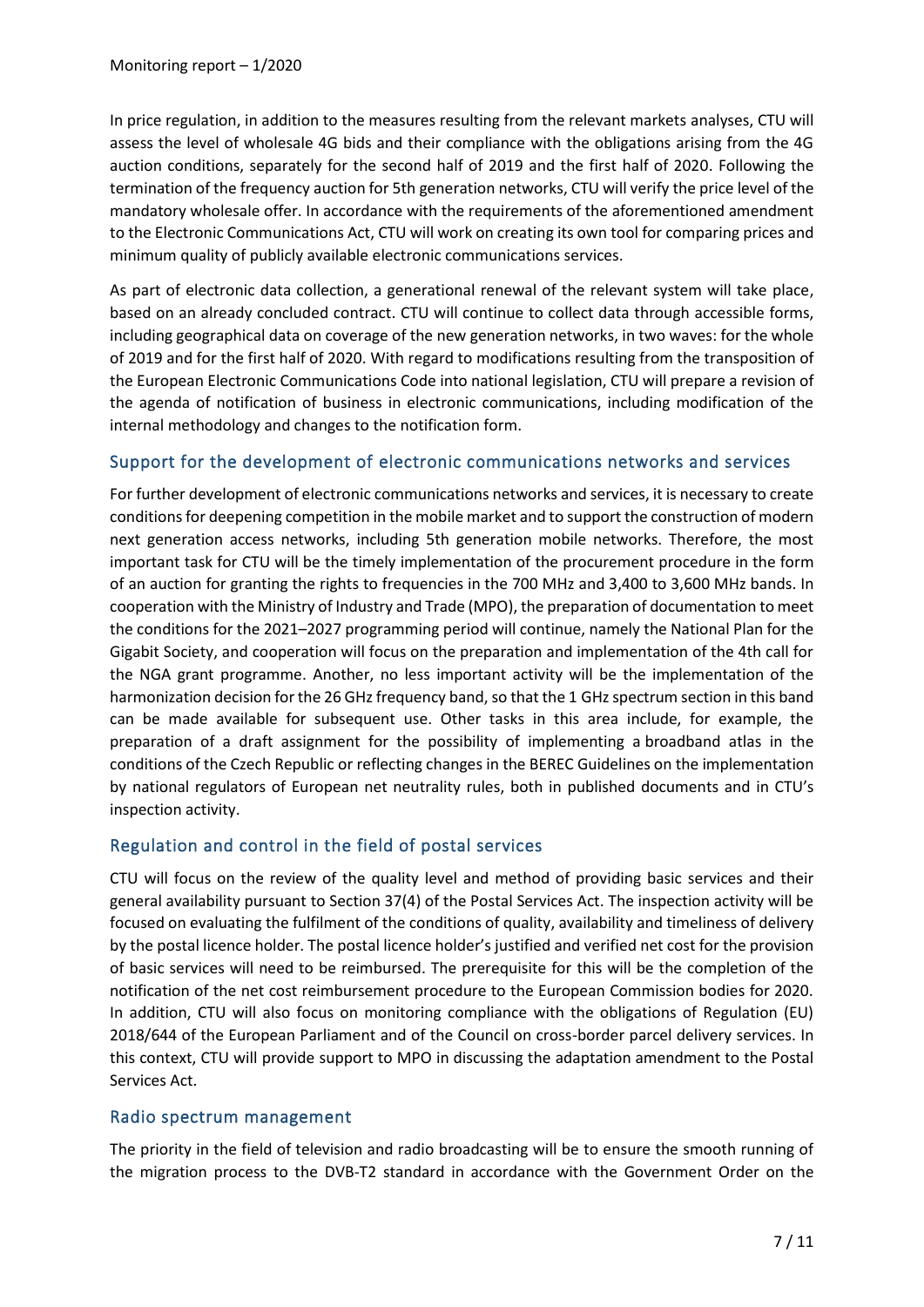Technical Transition Plan, including the resolution of any requirements for payments from the Radiocommunications Account. CTU will also propose a solution for the future continuation of regional digital television broadcasting, based on the knowledge of the availability of suitable frequencies, including the necessary modification of the relevant part of the Radio Spectrum Utilization Plan. This year, the international coordination of frequency blocks in band III, intended for the development of digital radio broadcasting on the T-DAB platform in accordance with the network plan of 7–8 layers, will also be completed. CTU is also prepared to cooperate with the Ministry of Culture on the draft measures for the development of digital radio broadcasting in the Czech Republic.

CTU will analyse the use of the 60 GHz band after it has been made available, for which it has created conditions by amending the relevant General Authorizations No. VO-R/10 and VO-R/12. After three months of operation of the registration portal for high-speed point-to-point links in the 60 GHz band, CTU intends to assess the number of interference cases and, based on the conclusions, the scope and effectiveness of the information collected. It will also examine the possible access provision to other parts of the spectrum and prepare an update to the Spectrum Management Strategy.

### Universal service in electronic communications and postal services

CTU'stask within services imposed as a universal service will be to complete the review of the provision of the partial service of public payphones to carry out a public consultation on the intention to impose or not to impose a service or, as the case may be, to announce a procurement procedure and, subsequently, impose obligations. Furthermore, the procurement procedure for the provider of the partial service of special prices, including the subsequent imposition of the obligation, will be completed. It will also be necessary to decide on the amount of net cost for the provision of the universal service, which represents an unbearable burden and loss from the provision of the so-called special prices for 2019 and, subsequently, to pay them from the state budget.

### Inspection activity

Inspection activity in 2020 will focus in particular on the inspection of:

- A location and functionality of VTA/VTS included in the universal service;
- An availability of the mobile radio network signal at locations where the obligation to provide the VTA/VTS service within the universal service is imposed;
- A process of telephone numbers portability with selected providers;
- A delivery of postal parcels included in the basic services;
- An adherence to the conditions for the use of radio frequencies and operating equipment for broadband data transmission in the 2.4 GHz to 66 GHz bands pursuant to amended General Authorization No. VO-R/12;
- A monitoring of the VHF and UHF aviation bands, inspection of adherence to the conditions for the use ofradio frequencies and creating a database of signals detected by such monitoring in the 118–137 MHz band under the requirements of the Ministry of Transport;
- The technical parameters of foreign FM radio transmitters in the border regions of South Bohemia and Moravia; and
- A coverage of the motorway network with DAB + digital radio network signals in band III.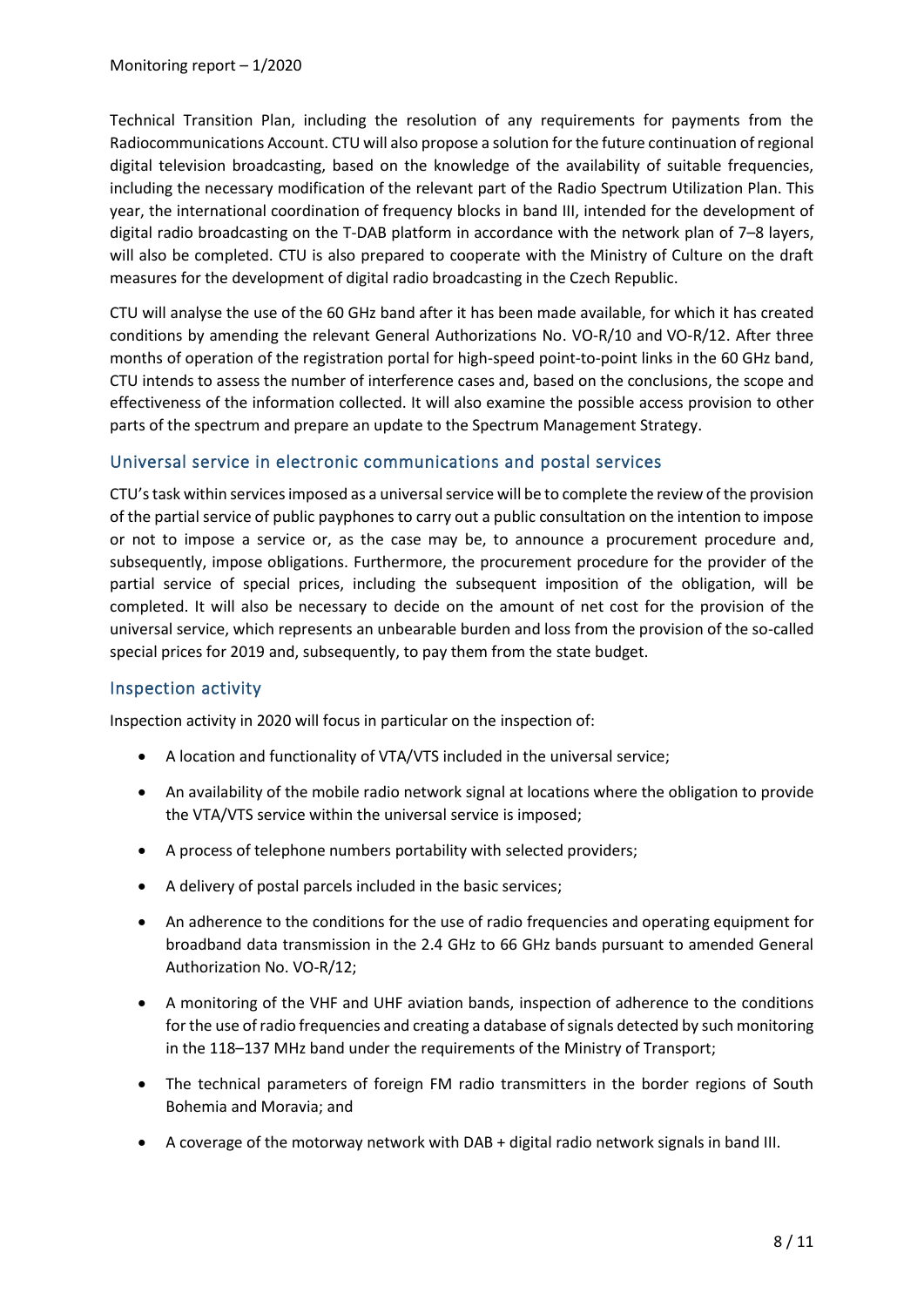### Legislation

In 2020, CTU will also provide assistance to the responsible ministries, inter alia, in discussing the transposition amendment to the Electronic Communications Act, including the related revision of all implementing legislation and Measures of General Nature within CTU's competence. The process of discussing and approving the adaptation amendment to the Postal Services Act should also be completed. Furthermore, we expect cooperation in potential amendment to Decree No. 117/2007 Coll., on numbering plans. In addition, CTU will prepare and issue a decree laying down the scope, form and method of transmission of information necessary to provide a comparison tool to the public.

## Radio spectrum management

### General Authorization

On 17 December 2019, CTU Council approved General Authorization No. [VO-R/10/12.2019-9](https://www.ctu.eu/sites/default/files/obsah/ctu/vseobecne-opravneni-c.vo-r/10/12.2019-9/obrazky/vo-r10-122019-9_en.pdf) for the use of radio frequencies and for the operation of Short Range Devices. The reason for issuing this General Authorization, which replaces existing General Authorization No. VO-R/10/01.2019-1, is mainly the addition of several new frequency bands for some types of Short Range Devices (in the 860 MHz, 5.8 GHz and 60 GHz bands) due to implementation of EC and CEPT decisions and recommendations.

On 17 December 2019, CTU Council also approved General Authorization No. [VO-R/12/12.2019-10](https://www.ctu.eu/sites/default/files/obsah/ctu/general-authorisation-no.vo-r/12/12.2019-10/obrazky/vo-r-12-122019-10en.pdf) for the use of radio frequencies and for the operation of broadband data transmission devices in the 2.4 GHz to 71 GHz bands. The reason for issuing this General Authorization, which replaces existing General Authorization No. VO-R/12/09.2010-12, is to newly enable the use of radio frequencies by stations for broadband data transmission in the frequency bands over 66 GHz and to lay down less restrictive conditions for the use of the 57–66 GHz band, while allowing the use of fixed point-to-point high-speed links in the 57–66 GHz band by stations, in accordance with the EC and CEPT decision and recommendation.

#### Registration portal

Since the new wording of General Authorization No. VO-R/12 allows the use of a part of the 60 GHz band both by technologies containing mitigation techniques (techniques to eliminate interference) and technologies without these techniques, notification obligation has been introduced to prevent mutual interference and to resolve the resulting interference of both these technologies. Operators must notify (register) a broadband data transmission station via a dedicated web portal [\(https://60ghz.ctu.cz\)](https://60ghz.ctu.cz/) before starting to use radio frequencies in the 60 GHz band. To help reduce the probability of mutual interference, this portal is equipped with some features that allow broadband data transmission station operators to optimize mutual sharing. One of these features is the so-called coordination calculator, which has the role of an indicative tool for operators in finding suitable conditions of mutual compatibility and sharing.

#### Digital broadcasting

In December, the operation of regional television network DVB-T No. 2 – B PLUS TV a.s. on channel 59, Hrabyně, Klimkovice and Malá Morávka transmitters, was terminated.

In December, the following T-DAB radio transmitters commenced operation:

• TELEKO DAB multiplex: Ústí nad Labem – Kukla (channel 6D) and Zlín–Mladcová (frequency block 11C);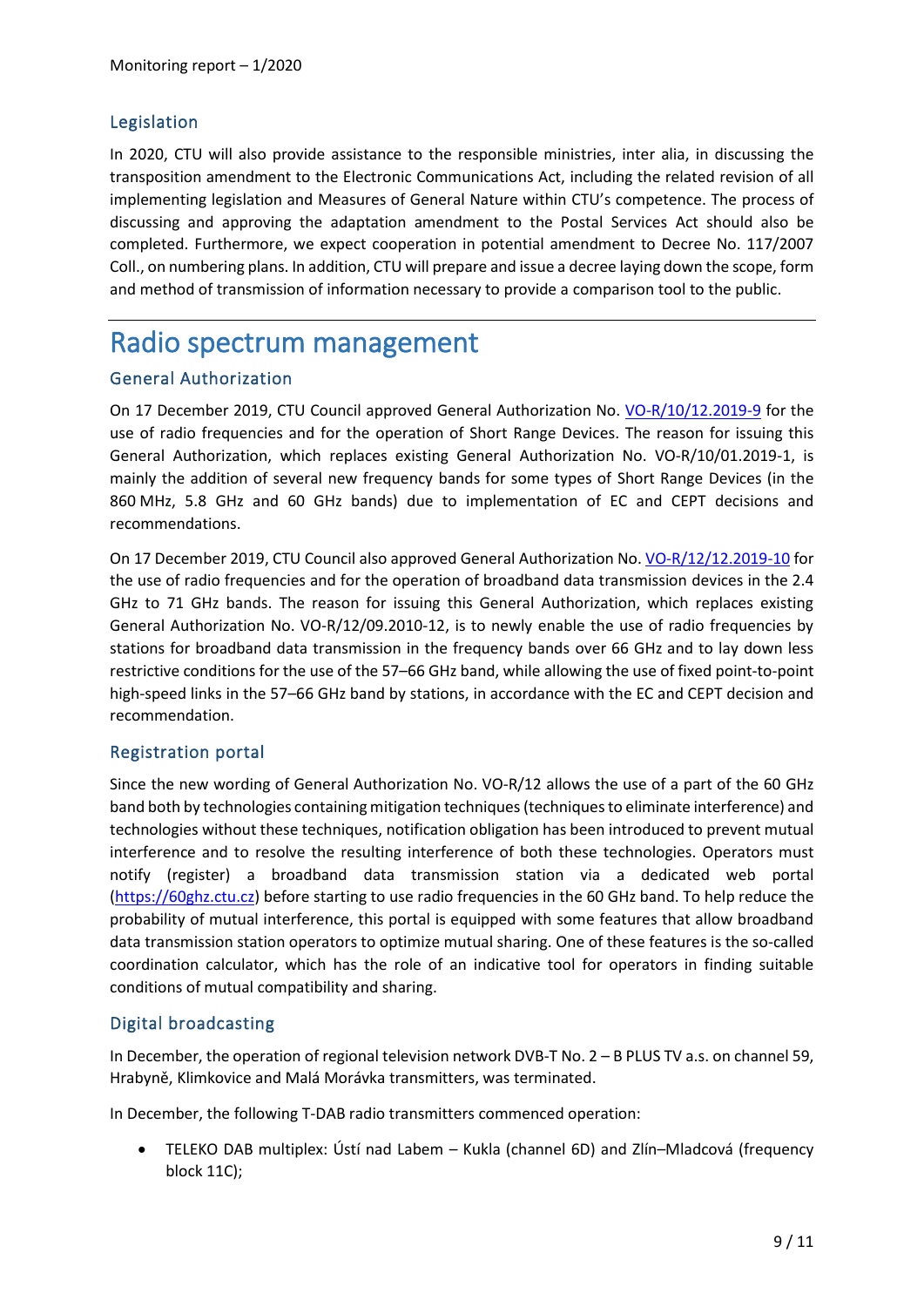• České Radiokomunikace Multiplex: Prague–City (channel 7A).

# Legislative changes

#### Employee cards

On 31 December 2019, Decree No. 361/2019 Coll., on the model of the card for employees and civil servants entrusted with the authorization to inspect electronic communications and postal services, was published in Chapter 151 of the Collection of Laws.

#### Transposition of the Code

On 16 December 2019, the Ministry of Industry and Trade initiated an interdepartmental comment procedure on the act amending Act No. 127/2005 Coll., on electronic communications and amending certain related acts (Electronic Communications Act), as amended, and some other laws. The reason for the submission of the material is the transposition of Directive (EU) 2018/1972 of the European Parliament and of the Council of 11 December 2018 establishing the European Electronic Communications Code into national electronic communications legislation. The material is available in the public part of the e-KLEP information system.

# Telecommunication Regulation in the EU

### Official Journal

On 11 December 2019, a [Commission Implementing Decision \(EU\) 2019/2116](https://eur-lex.europa.eu/legal-content/EN/TXT/PDF/?uri=CELEX:32019R2116&from=EN) of 28 November 2019 setting the weighted average of maximum mobile termination rates across the Union was published. The value for 2020 is set at EUR 0.0079 per minute and will serve as a price cap for the retail price charge on roaming customers.

On 30 December 2019, a Commission Implementing Decision (EU) 2019/2243 of 17 December 2019 establishing a template for the contract summary was published. Starting from 21 December 2020, the electronic communications services providers will have to use this template when concluding an agreement with consumers. The template will include main contractual terms, such as the price, the duration or the Internet access speed.

#### European Commission

On 11 December 2019, the new Commission President, Ursula von der Leyen, introduced the European Green Deal. The Deal to support sustainable EU economy covers all sectors, including ICT. The EU Member States should enforce digital transformation and invest into supportive tools. The new Commission believes that digital technologies will play a key role in reaching the sustainable goals set in the Green Deal. The text is [available](https://ec.europa.eu/commission/presscorner/detail/en/IP_19_6691) in English as well as in Czech.

In December 2019, The European Commission launched a comparison tool for public tariffs on crossborder parcel delivery services. Price information is updated every year on 31 March and reported in the local currency and in Euros. The consumers can compare prices based on the origin, destination and parcel type. The tool is available at the Commission's [website.](https://ec.europa.eu/growth/sectors/postal-services/parcel-delivery/public-tariffs-cross-border_en)

#### BEREC

On 11 December 2019, BEREC published its 2020 Work Programme. Not only it will continue with the implementation of the Code, but also it will focus on new topics such as digital platforms and security